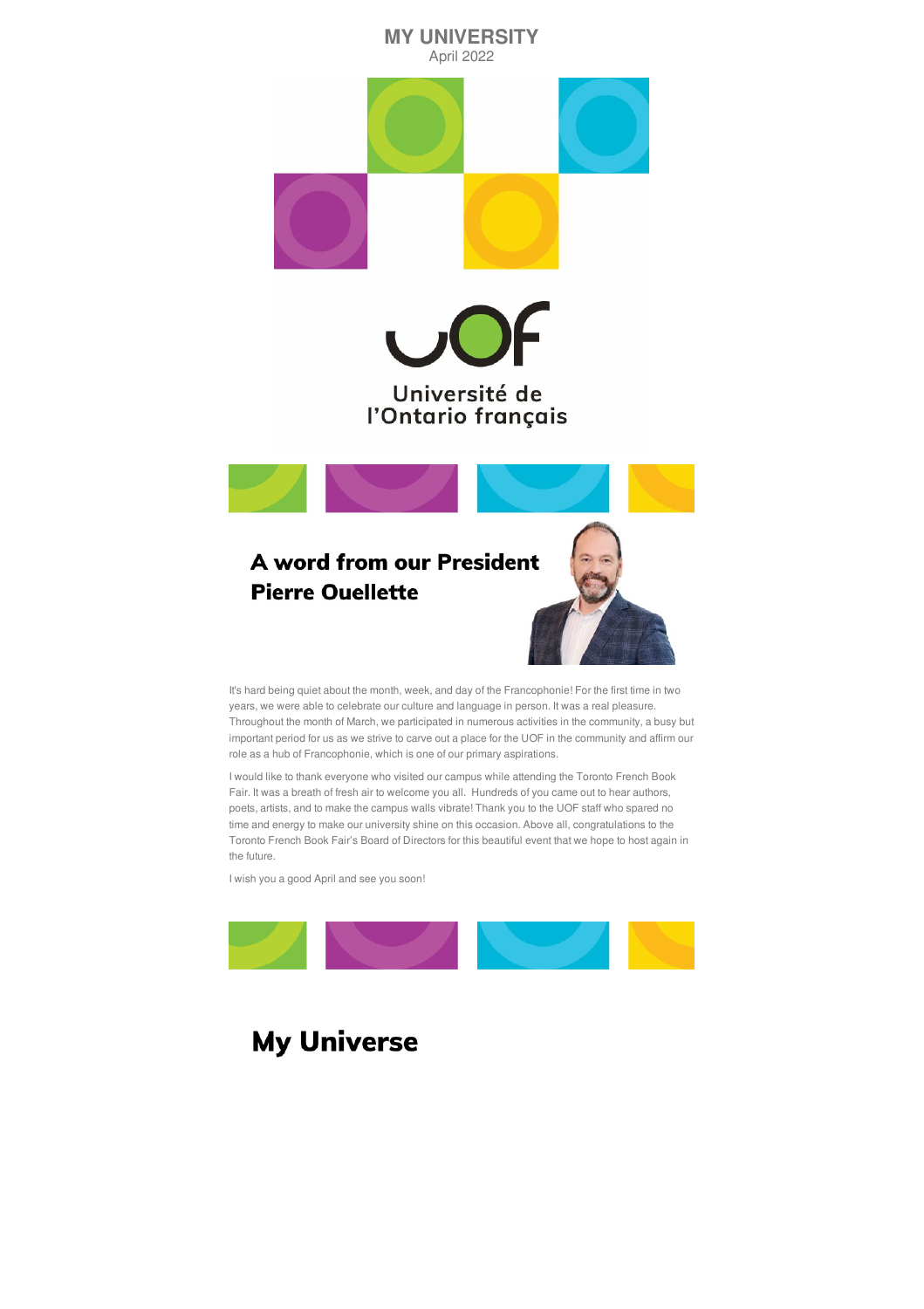#### **The UOF Presents its Students**

n a webcast entitled Mon univers - étudier à l'UOF : toute une [expérience](https://www.youtube.com/watch?v=9vOoytjiCOM), [only available in French] Gradora, Aristotle, Rosine and Wallis share their student experience at the l'Université de l'Ontario français. Having all made the choice to study in Canada, they tell us about their arrival in Canada, their integration into Toronto and Francophone university life.

Gradora, a Digital Cultures student, began her UOF adventure in Haiti, her native country, thanks to the possibility of online courses. Aristotle, who is enrolled in the Economics and Social Innovations program, particularly appreciates the globalization course included in the core curriculum. He sees the centrality of the human being within the various economic norms. Rosine, a student in urban environments, was seduced by the job opportunities offered by her program. She already imagines herself as an environmental or sustainability officer. Wallis chose the Bachelor of Arts in Human Plurality. She has been living at Parkside University Residences where she is discovering the multiculturalism of the city of Toronto! Feel free to listen to the show and send us your comments at communications@uontario.ca.

#### **The Human at the Center of Digital Interactions**

For its 40th anniversary, the Wallonie-Bruxelles delegation in Quebec City, along with the organization Francophonie sans frontières, organized a Matin Francophone conference on knowledge and the digital world. This hybrid and original event allowed the community to close out the Mois de la francophonie.

Professor Hela Zahar, who is in charge of studies and research in digital cultures department, participated in the conversation by underlining the importance of working on projects to develop her students' critical thinking skills but also to make them aware of the transformations linked to digital technology in the professional world.

"It's very important to determine what skills we can offer to the future generation," she says, "we have to ask the question, what are the transformations related to the digital sphere in professional life?" According to her, the UOF can contribute to the answer by the very fact that it works closely with its Carrefour francophone du savoir et de l'innovation. "We can see what's really happening in the field and we connect that with our courses to try to give as many skills as possible that are related to it."

In her courses, Professor Zahar asks her students about the type of social relationships they want to create, but also about the new social interactions they would like to have. She reminds us that it is essential to put the human at the center of digital interactions. "We try to understand and make our students aware of the fact that a digital medium has its own rules of operating that establish the nature of the social relationships that are expressed and created there. These relationships are, among other things, dependent on the form, nature and functioning of the digital media and have an impact on the type of social relationship created."

While she has chosen to make the smartphone a central part of the first-year curriculum, Zahar is pleased to see that her students are realizing that they use it for many different reasons and platforms. Zahar explains that this is due to the diversity of her students' backgrounds and experiences. "This awareness leads us to develop together a framework of analysis based on their observations and to develop knowledge and understanding of digital practices and functionalities."



On this April 1st, the UOF wishes a good start to the month of Ramadan to all members of the community who observe it. Knowing that for the past two years the pandemic has slowed down the celebrations and gatherings of all, we hope that the community can gather in peace.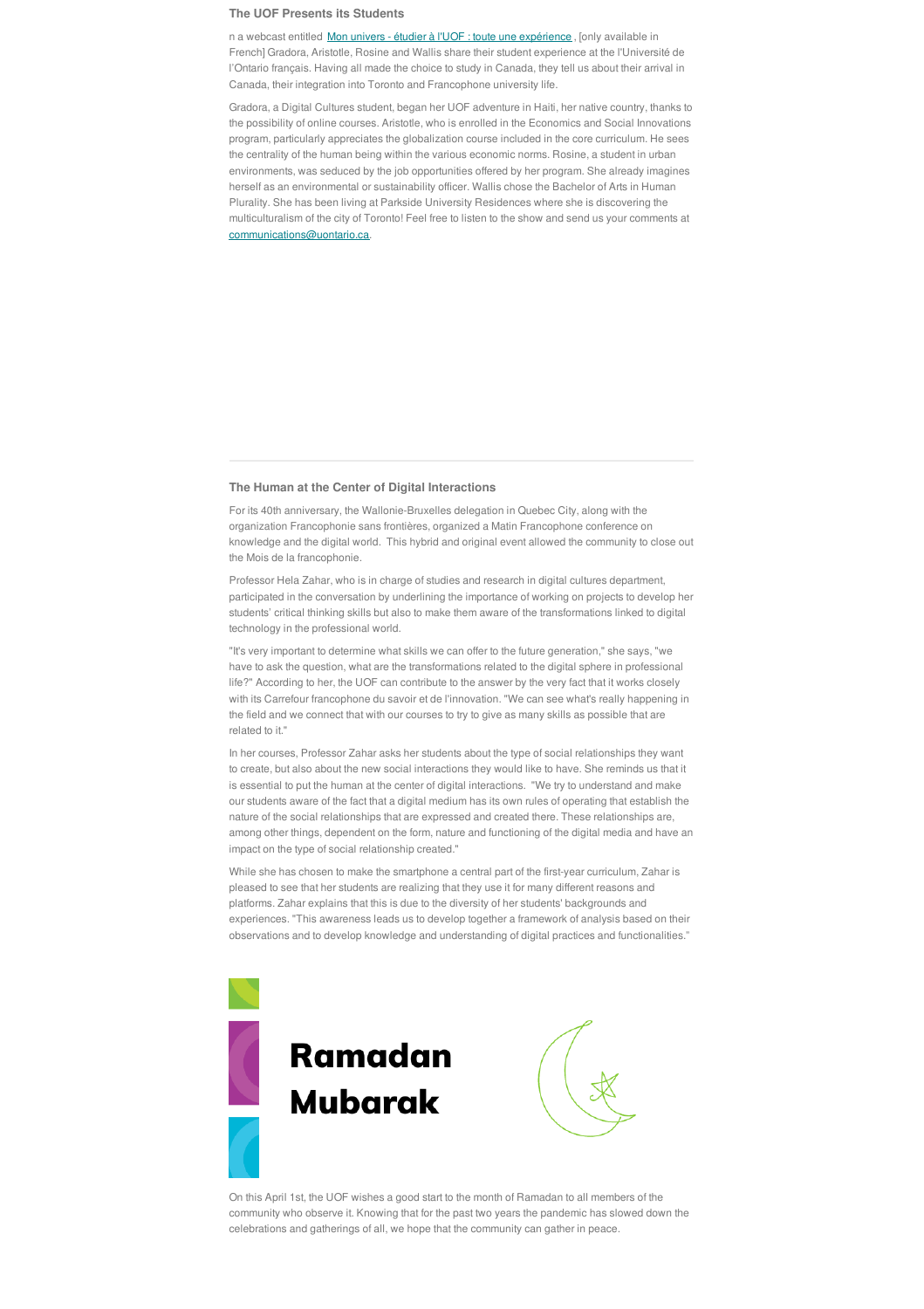

# **Looking Back**

### **Great Success for the 29th Edition of the Toronto Book Fair**

With the return of the event in person, nearly 400 reading enthusiasts met at the UOF campus on March 18 and 19. They met in person with Canadian francophone authors: a great way to celebrate the mois de la Francophonie. To learn more, read this [article](https://l-express.ca/tous-les-heritages-litteraires-salon-du-livre-2022/) [only available in French].

On March 23, Ryerson University, the UOF and its Carrefour francophone du savoir et de l'innovation hosted the Francophone team of the Canada Excellence Research Chair in Migration and Integration. The panelists discussed the state of their research in French on the issue of migration and integration. To learn more, read this [article](https://l-express.ca/recherches-en-francais-toronto-migration-lintegration-uof-ryerson/) [only available in French].



# **Looking Ahead**



### **UOF's First Steps in Building a Tradition of Research**

The UOF offers you a 50% discount on the ticket price: [register](https://art-entre-emotions-et-langues.com/prix-art-entre-emotions-et-langues/) using the promo code BRAVOUOF50.

## **Last Chance to Register for the Art : entre émotions et langues Symposium**

The April 5 and 6 event is organized by the Bureau des regroupements des artistes visuels de l'Ontario (BRAVO) in collaboration with the l'Université de l'Ontario français and its Carrefour francophone du savoir et de l'innovation.

### **What is Intergenerational Equity?**

The Réseau international des maisons des francophonies (RIMF), of which the UOF is a member, and the Association des amis de la Déclaration universelle des droits de l'humanité are organizing a webinar on April 22 at 9:00 a.m. (Toronto time) on the theme of intergenerational equity. Registration is open: *Équité [intergénérationnelle](https://forms.app/formbuilder/6239ed0217a64c6caea2bc1f/create) autour du vivant* [Intergenerational Equity Around the Living].